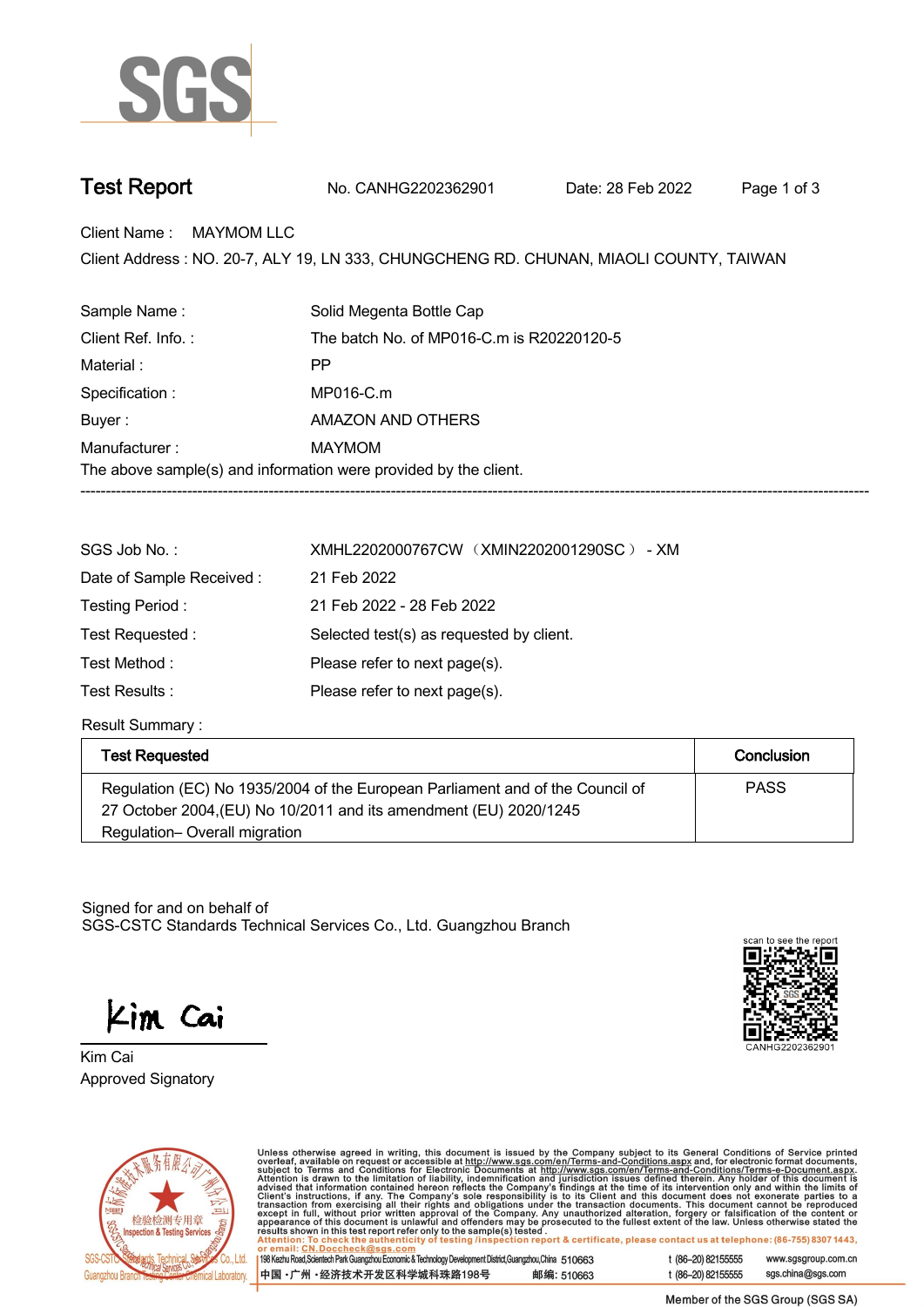

**Test Report. No. CANHG2202362901 . Date: 28 Feb 2022. Page 2 of 3.**

**Test Results :.**

**Test Part Description : .**

| Specimen No. | <b>SGS Sample ID</b> | <b>Description</b> | Material                |
|--------------|----------------------|--------------------|-------------------------|
|              |                      |                    | (claimed by the client) |
| SN1          | CAN22-023629.001     | Pink plastic lid   | РF                      |

# **Regulation (EC) No 1935/2004 of the European Parliament and of the Council of 27 October 2004,(EU) No 10/2011 and its amendment (EU) 2020/1245 Regulation– Overall migration**

**Test Method : With reference to Commission Regulation (EU) No 10/2011 of 14 January 2011 Annex III and Annex V for selection of condition and EN 1186-1:2002 for selection of test methods; or EN 1186-3:2002 aqueous food simulants by total immersion method;**

### **Sample 001.**

| Simulant Used : | 50% Ethanol (V/V) Aqueous Solution |
|-----------------|------------------------------------|
| _ _ _           | $    -$                            |

**Test Condition :. 70.℃ 2.0.hr(s).**

| Test Item(s)           | Max. Permissible         | Unit      | <b>MDL</b>               | Test result |
|------------------------|--------------------------|-----------|--------------------------|-------------|
|                        | Limit                    |           |                          |             |
| Area/Volume            | $\overline{\phantom{a}}$ | $dm^2/kg$ | $\overline{\phantom{a}}$ | 2.5         |
| <b>First Migration</b> | $\overline{\phantom{a}}$ | mg/kg     | 20                       | $20$        |
| Second Migration       | $\overline{\phantom{0}}$ | mg/kg     | 20                       | $20$        |
| <b>Third Migration</b> | 60                       | mg/kg     | 20                       | $20$        |
| <b>Stability</b>       |                          |           |                          | <b>YES</b>  |
| Comment                |                          |           |                          | <b>PASS</b> |
|                        |                          |           |                          |             |

**Notes :**

**1. mg/dm² = milligram per square decimeter**

**mg/kg = milligram per kilogram of foodstuff in contact with**

**2. °C = degree Celsius**

**3. Analytical tolerance of aqueous simulants is 2mg/dm² or 12mg/kg**

**4. Analytical tolerance of fatty food simulants is 3mg/dm² or 20mg/kg .**



Unless otherwise agreed in writing, this document is issued by the Company subject to its General Conditions of Service printed<br>overleaf, available on request or accessible at http://www.sgs.com/en/Terms-and-Conditions.as

| 198 Kezhu Road,Scientech Park Guangzhou Economic & Technology Development District,Guangzhou,China 510663 |            |
|-----------------------------------------------------------------------------------------------------------|------------|
| 【中国 • 广州 • 经济技术开发区科学城科珠路198号 ↓                                                                            | 邮编: 510663 |

www.sgsgroup.com.cn

t (86-20) 82155555